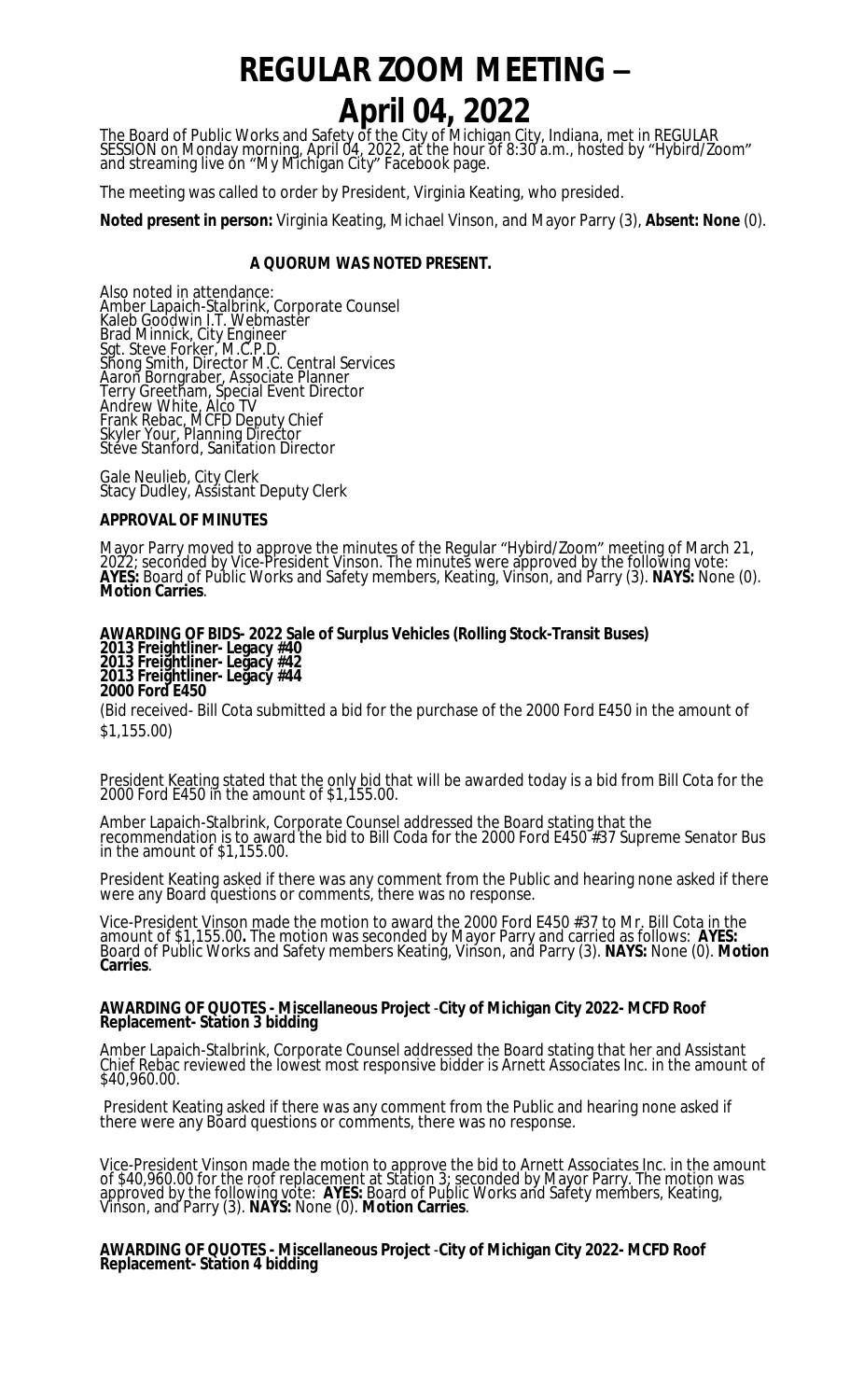Amber Lapaich-Stalbrink, Corporate Counsel addressed the Board stating that her and Assistant Chief Rebac reviewed the lowest most responsive bidder is Arnett Associates Inc. in the amount of \$45,440.00.

President Keating asked if there was any comment from the Public and hearing none asked if there were any Board questions or comments, there was no response.

Vice-President Vinson made the motion to approve the bid to Arnett Associates Inc. in the amount of \$45,440.00 for the roof replacement at Station 4; seconded by Mayor Parry. The motion was approved by the following vote: **AYES:** Board of Public Works and Safety members, Keating, Vinson, and Parry (3). **NAYS:** None (0). **Motion Carries**.

#### **REQUEST TO PURCHASE CITY OWNED PROPERTY- Tera Ramirez, 703 Nahas Street, is requesting to purchase the property owned by the City of Michigan City located next to their property Parcel # 46-01-22-426-002.000-022**

President Keating asked if anyone wanted to speak on this matter, there was no response.

Amber Lapaich-Stalbrink, Corporate Counsel addressed the Board stating that she would recommend that this matter be referred to her office and the Planning Department for further review; asking that this matter be tabled until next meeting.

Vice-President Vinson made the motion to table this matter until the next meeting on April 18, 2022 for further review from Corporate Counsel; seconded by Mayor Parry and were approved by the following vote: **AYES:** Board of Public Works and Safety members, Keating, Vinson, and Parry (3). **NAYS:** None (0). **Motion Carries**.

#### **REQUEST FOR SIGNAGE- Tommy Kulavik, 1316 Ohio Street is requesting a "4-Way Stop" at the intersection of Ohio and William Street.**

Tommy Kulavik 1316 Ohio Street stated that he is requesting the MCPD to complete a traffic study and place a "4-Way Stop" at the intersection of Ohio Street and William Street; further explaining that in the eight (8) years he has lived at that address there have been five accidents.

Sergeant Steve Forker, MCPD addressed the Board on behalf of Captain Loniewski, stating that information was provided regarding four (4) accidents at that intersection from October 4, 2020 until present with the recommendation to place additional signage underneath the East and West "Stop" sings to indicate that "Cross Traffic Does Not Stop".

President Keating asked if there was any comment from the Public and hearing none asked if there were any Board questions or comments.

Vice-President Vinson stated that he is curious to know what the cause of the accidents mentioned.

Further discussion ensued between Vice-President Vinson and Sergeant Steve Forker regarding the past accidents that happened at the intersection of Ohio Street and William Street.

Mayor Parry made the motion to approve a "4-Way" Stop at Ohio and Williams Street.

Vice-President Vinson stated that he is not sure that a "4-Way" stop will prevent any accidents or cause more; further discussing how the City is already shuffling "Stop" signs around.

Further discussion ensued between Mayor Parry and Vice-President Vinson postponing the decision and waiting on Captain Loniewski to come back from vacation.

Sergeant Steve Forker, MCPD stated that Captain Loniewski recommendation is to put additional signage underneath the "Stop" signs.

Mayor Parry asked Vice-President Vinson how he feels about adding the additional signage.

Vice-President Vinson stated that he agrees with that recommendation.

Mayor Parry amended the motion to approve the additional signage underneath the "Stop" signs that read "Cross Traffic Does NOT Stop"; seconded by Vice-President Vinson. The motion was approved by the following vote: **AYES:** Board of Public Works and Safety members, Keating, Vice-President Vinson, and Parry (3). **NAYS:** NONE (0). **Motion Carries**.

#### **AGREEMENT FOR PROFESSIONAL SERVICES - An Agreement between the Michigan City Board of Public Works and Safety and Marquis Electric, Inc. to provide on call electrical services and related contractor materials (not to exceed \$60,000.00)**

Amber Lapaich-Stalbrink, Corporate Counsel addressed the Board stating that Marquis Electric, Inc has been performing work for the City for several years and that this is jŭst a standard on call agreement.

President Keating asked if there was any comment from the Public and hearing none asked if there were any Board questions or comments.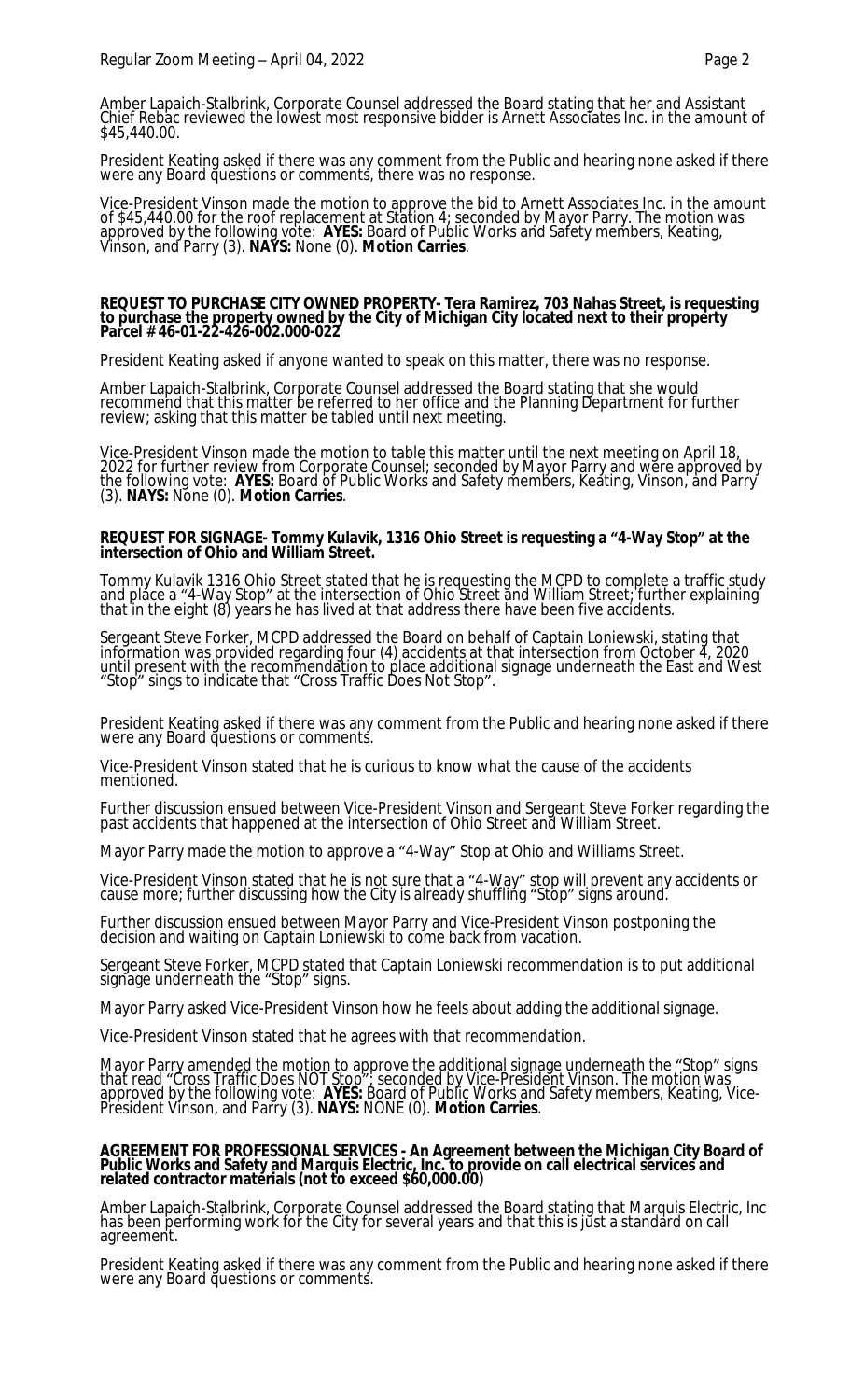Mayor Parry addressed the Board to give some additional insight on the Double Track explaining that there are a lot of grey areas that exist during the construction cycle; further explaining that he contacted Marquis Electric, Inc. to give the City an estimate to be our construction electrician.

Vice-President Vinson asked if Marquis Electric, Inc. is qualified for high voltage and below.

Mayor Parry answered Vice-President Vinson stating yes, Marquis Electric, Inc. is qualified. Mayor Parry made the motion to approve Marquis Electric, Inc. to provide on call electrical services and related contractor materials (not to exceed \$60,000.00); seconded by Vice-President Vinson. The motion was approved by the following vote: **AYES:** Board of Public Works and Safety members, Keating, Vice-President Vinson, and Parry (3). **NAYS:** NONE (0). **Motion Carries**.

**PHYSICAL FITNESS - The Michigan City Police Department will be conducting the semi-annual Spring physical fitness testing on Tuesdays and Wednesdays beginning on April 5th thru April 29, 2022** 

**(Note: for informational purposes only)**

# **POLICY AMENDMENT - Sergeant Steve Forker, M.C.P.D. is requesting approval to and update the Michigan City Police Department's Use of Force Policy #23**

Sergeant Steve Forker, M.C.P.D. addressed the Board stating that the updates to this policy have been reviewed by City Council now we bring it before the Board so that the MCPD policy is in line with state statue.

Amber Lapaich-Stalbrink, Corporate Counsel addressed the Board stating that she has reviewed this policy and also sent it over the City's other insurance provider for review and we both approve Policy # 23.

President Keating asked if there was any comment from the Public and hearing none asked if there were any Board questions or comments.

Vice-President Vinson made a motion to approve the Michigan City Police Department's Use of Force Policy #23; Mayor Parry seconded the motion by the following vote: **AYES**: Board of Public Works and Safety members, Keating, Vinson, and Parry (3). **NAYS**: None (0). **Motion Carries**.

#### **FARMER'S MARKET AGREEMENT- Terry Greetham, Special Event Director is requesting amendment to the Farmer's Market agreement between the City of Michigan City and the Farmer's Market Manager, Chantelle Bagley adding that she will be starting in April**

Terry Gretham, Events Director addressed the Board apologizing that this matter was an oversight on his part not realizing how the Farmer's Market Manager process works and how much time Ms. Bagley would have to put into this event prior to the opening of the actual Farmer's Market; further explaining why he is making this request.

President Keating asked if there were any comments from the public, there was no response.

President Keating asked if there were any comments from the board, there was no response

Vice President Vinson made a motion to approve the amendment to the Farmer's Market agreement between the City of Michigan City and the Farmer's Market Manager, Chantelle Bagley adding that she will be starting in April; Mayor Parry seconded the motion by the following vote: **AYES**: Board of Public Works and Safety members, Keating, Vinson, and Parry (3). **NAYS**: None (0). **Motion Carries**.

#### **FARMER'S MARKET AGREEMENT- Terry Greetham, Special Event Director is requesting approval of the 2022 Farmer's Market agreement between the City of Michigan City, Indiana and Stamper Cheese Company, INC.**

Terry Gretham, Events Director addressed the Board stating that Stamper Cheese is a returning vendor and have attended the Farmer's Market for many years.

President Keating asked if there were any comments from the public, there was no response.

President Keating asked if there were any board comments, there was no response.

Vice President Vinson made a motion to approve the 2022 Farmer's Market agreement between the City of Michigan City, Indiana and Stamper Cheese Company, INC. Mayor Parry seconded the motion by the following vote: The request was approved by the following votes: **AYES**: Board of Public Works and Safety members, Keating, Vinson, and Parry (3). **NAYS**: None (0). **Motion Carries**.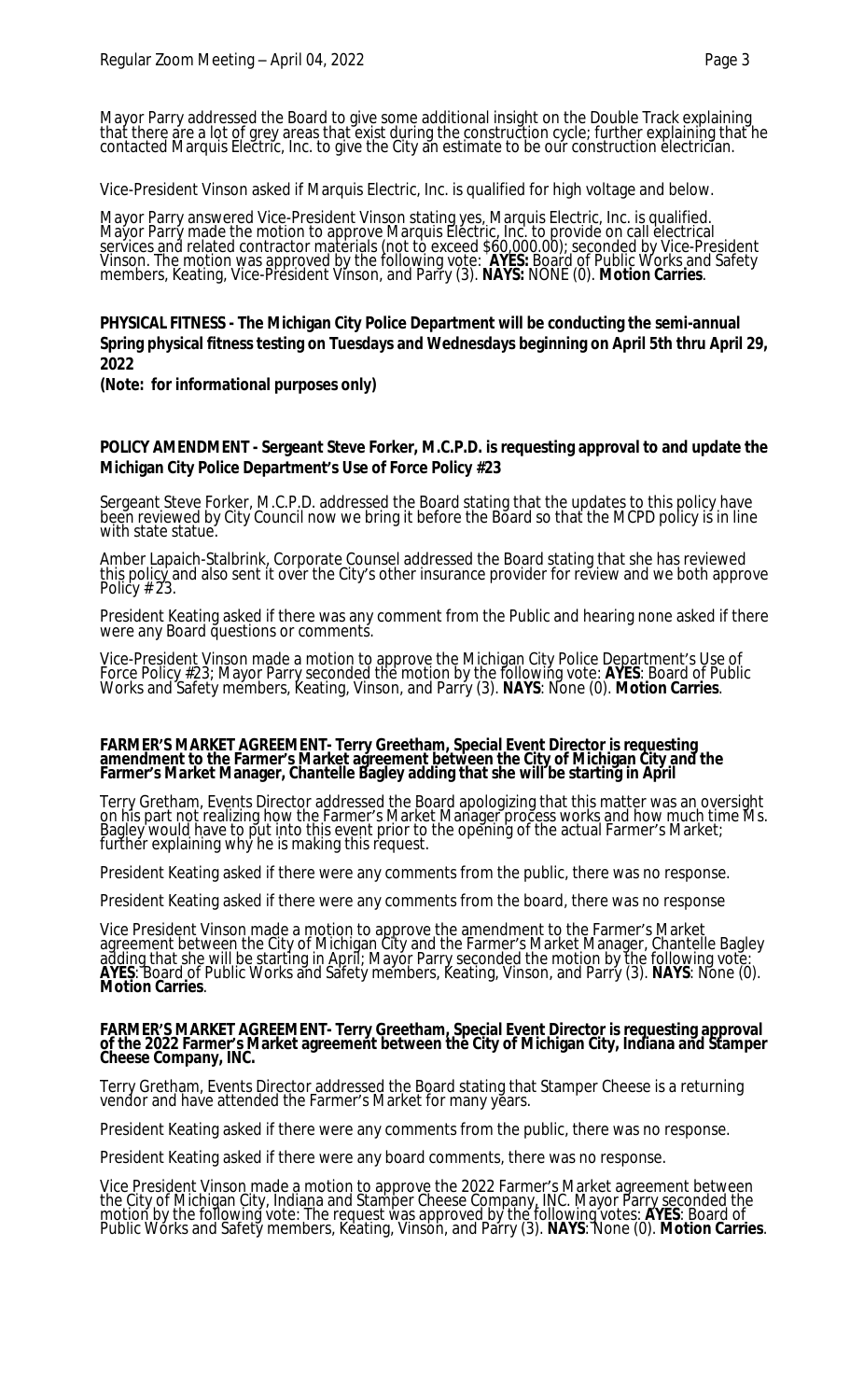#### **CONTRACT APPROVAL- Terry Greetham, Special Event Director is requesting approval of the Agreement between the Michigan City Board of Public Works and Safety and City Lanes for bar services at the Singing Sands Festival June 3rd thru June 5th, 2022, Contractor will pay the City \$1,000.00**

Terry Gretham, Events Director addressed the Board stating that this is the same vendor used for the 2021 Festival of Lights Celebration further explaining that once the contract is approved the vendor will produce the certificate of insurance.

President Keating asked if there were any comments from the public, there was no response.

President Keating asked if there were any board comments, there was no response.

Mayor Parry made a motion to approve the agreement between the Michigan City Board of Public Works and Safety and City Lanes for bar services at the Singing Sands Festival June 3rd thru June 5th, 2022, Contráctor will pay the City \$1,000.00 contingent upon the certificate of insurance.; seconded by Vice President Vinson. The request was approved by the following votes: **AYES**: Board of Public Wórks and Safety members, Keating, Vinson, and Parry (3). **NAYS**: None (0). **Motion Carries**.

#### **CONTRACT APPROVAL-Terry Greetham, Special Event Director is requesting approval of the Agreement between the Michigan City Board of Public Works and Safety and City Lanes for bar services at the Michigan City Oktoberfest September 2nd thru September 5th, 2022, Contractor will pay the City \$2,000.**

Terry Greetham, Events Director addressed the board stating that this is the same vendor, City Lanes INC. further explaining that once the contract is approved the vendor will produce the Certificate of Insurance.

President Keating asked if there were any comments from the public, there was no response.

President Keating asked if there were any comments from the board, there was no response.

Mayor Parry made a motion to approve the agreement between the Michigan City Board of Public Works and Safety and City Lanes for bar services at the Michigan City Oktoberfest September 2nd thru September 5th, 2022, contingent upon vendor producing an updated Certificate of Insurance*,* Contractor will pay the City \$2,000. The motion was seconded by Vice President Vinson. The request was approved by the following votes: **AYES**: Board of Public Works and Safety members; Parry, Vinson, and Keating (3). **NAYS**: None (0). **Motion Carries**.

#### **REQUEST TO PURCHASE CITY OWNED PROPERTY- Donovan Garletts, 207 Fogarty Street is requesting to purchase city owned property between Fogarty and Blaine adjacent to Lake Avenue Parcel # 46-01-21-361-005.000-022.**

Donovan Garletts, 207 Fogarty Street addressed the Board requesting permission to purchase parcel **# 46-01-21-361-005.000-022** further explaining that it is located three (3) parcels down from his home and owned by the city. He stated that he is interested in continuing the city's goal of redevelopment and is hoping to put several single-family homes on this land.

Corporate Counsel, Amber Lapaich-Stalbrink asked that this matter be referred to her department and the Planning Department for further investigation and review, further explaining that she did speak with Skyler York, Planning Director and would like to dig a little deeper before a recommendation to the board is made.

President Keating asked if there were any comments from the public, there was no response.

President Keating asked if there were any comments from the board, there was no response.

Skyler York, Director of Planning and Corporate Counsel, Amber Lapaich-Stalbrink, agreed that a decision should be brought to the Board by the next Board of Works Meeting April 18, 2022.

Mayor Parry made a motion to TABLE this matter for further review from both Legal and Planning Departments by the next Board of Works Meeting, April 18,2022. The motion was seconded by Vice President Vinson by the following vote: **AYES:** Board of Public Works and Safety members; Keating, Vice-President Vinson, and Parry (3). **NAYS:** NONE (0). **Motion Carries**.

**LICENSE APPLICATION REQUEST-** Manual Rebecchi, Cirque Entertainment II, LLC. is requesting approval for a four (4) day temporary acrobatic event under a big top tent at the Michigan City Lighthouse Mall on April 28- May 1,2022.

President Keating asked if there was any one present to address this matter, there was no response.

President Keating asked Corporate Counsel, Amber Lapaich-Stalbrink if she had an opportunity to look everything over, she responded that she had, and everything appears to be in order.

President Keating asked if there were any comments from the public, there was no response.

President Keating asked if there were any comments from the board, there was no response.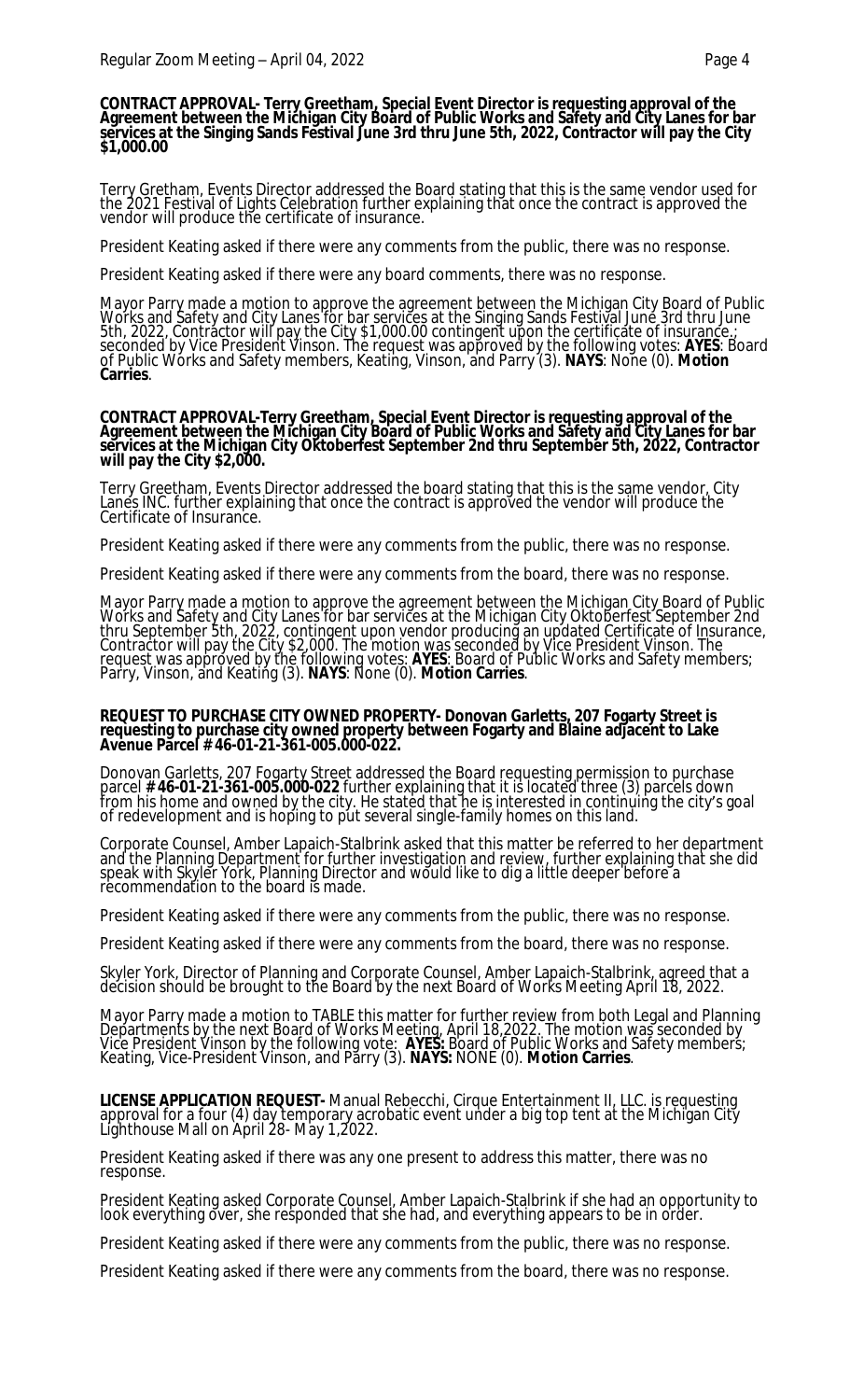Vice-President made a motion to approve four (4) day temporary acrobatic event under a big top tent at the Michigan City Lighthouse Mall on April 28- May 1,2022, the motion was seconded by Mayor Parry. The request was approved by the following vote: **AYES:** Board of Public Works and Safety members; Keating, Vice-President Vinson, and Parry (3). **NAYS:** NONE (0). **Motion Carries**.

#### **ACQUISITION REQUEST OF CITY OWNED PROPERTY-Northern Indiana Commuter Transportation District (NICTD) is requesting to purchase City property for the purposes of the Double Track NWI Project (10th Street Parcel ID 46-01-31-238-032.000-022 and Parcel ID 46-01-31-238- 044.000-022 for \$5,500.00.**

Nicole Barker, Northern Indiana Commuter Train District (NICTD), stated that Corporate Counsel, Amber Lapaich-Stalbrink had the information necessary for this item to address this matter.

Corporate Counsel, Amber Lapaich-Stalbrink commented that several meetings ago the Redevelopment Commission transferred the subject properties to the City. NICTD revised their uniform property acquisition offer to include both of those parcels. NICTD submitted a fair market value appraisal. Based on this, both Corporate Counsel, Amber Lapaich-Stalbrink and Skyler York, Director of Planning have no objections.

President Keating asked if there were any comments from the public.

Steve Stanford, Operations Manager Sanitary District commented that the Sanitary District supports the sale, further explaining that there are storm water drains either touching or adjacent to at least one of the parcels and would like to confirm the locations so NICTD could provide an easement.

Mayor Parry asked if there was an idea of how long it would take to confirm the location of the drains.

Steve Stanford, Operations Manager Sanitary District responded that it could easily be done by the next board of works meeting in two weeks, if not sooner.

Mayor Parry made a motion to TABLE the request from the Northern Indiana Commuter Transportation District (NICTD) to purchase City property for the purposes of the Double Track NWI Project (10th Street Parcel ID 46-01-31-238-032.000-022 and Parcel ID 46-01-31-238-044.000- 022 for \$5,500.00 till the next board of works meeting; it was seconded by Vice-President Vinson. The request was approved by the following vote: **AYES:** Board of Public Works and Safety members; Keating, Vice-President Vinson, and Parry (3). **NAYS:** NONE (0). **Motion Carries**.

#### **CONTRACT APPROVAL- An Agreement between the Michigan City Board of Public Works and Safety and Clarke Environmental Mosquito Management, Inc. for services starting May 01, 2022 thru October 31, 2022; (not to exceed \$26,220.40).**

President Keating asked if there was any one present to address the matter.

Shong Smith, Director M.C. Central Services addressed the board stating this is a standard contract with Clarke, it is a treatment of four (4) controlled mosquito sprays and catch basins throughout the year.

President Keating asked if they were the provider last year.

Shong Smith, Director M.C. Central Services, responded that yes, they were the provider last year.

President Keating asked if there were any comments from the public, there was no response.

Mayor Parry made a motion to approve the agreement between the Michigan City Board of Public Works and Safety and Clarke Environmental Mosquito Management, Inc. for services starting May 01, 2022, thru October 31, 2022; (not to exceed \$26,220.40). The motion was seconded by Vice President Vinson. The motion was approved by the following votes: **AYES**: Board of Public Works and Safety members, Keating, Vinson, and Parry (3). **NAYS**: None (0). **Motion Carries**.

#### **REQUEST TO RETIRE LIGHTS/SIGNALS- Brad Minnick, Primera Engineers, Ltd. is requesting on behalf of Walsh-Herzog to retire six (6) lights/signals for the Double Track Project.**

Brad Minnick, Primera Engineers addressed the board stating this is like the last request at the last board of works meeting, and this is for a new batch of lights and signals for the NICTD project so that they may go forward.

President Keating asked if there were any comments from the public, there was no response.

President Keating asked if there were any comments from the board.

Mayor Parry asked if this is a permanent retirement, or just through the project.

Brad Minnick, Primera Engineers stated that this would be permanent retirement.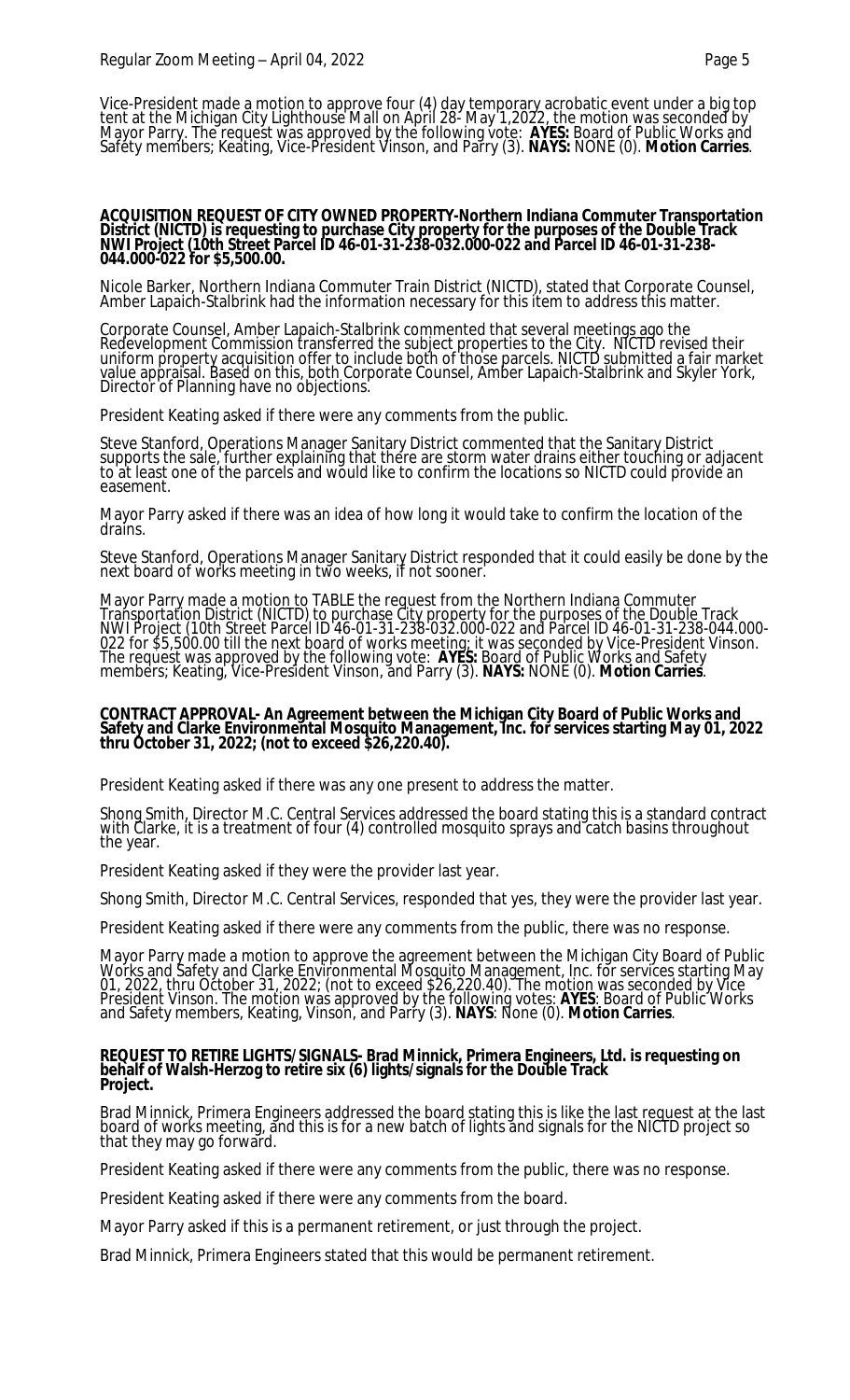Vice-President Vinson made a motion to approve the request from Brad Minnick on behalf of Walsh-Herzog to retire six (6) lights/signals for the Double Track Project; the motion was seconded by Mayor Parry. **The motion was approved by the following votes: AYES**: Board of Public Works and Safety members; Parry, Vinson, and Keating (3). **NAYS**: None (0). **Motion Carries**.

#### **TEMPORARY REQUEST TO REDESIGN ONE-WAY STREETS- Nicole Barker representing NICTD is requesting that Buffalo, Manhattan and Elston (one-way) Streets be temporarily redesigned to be two-way streets, between 10th and 11th Street and between 11th Street and William Street for Manhattan and Buffalo Street; and between 11th and Green Street for Elston Street starting 7:00 a.m. April 6, 2022 thru November 15, 2022.**

Nicole Barker, Northern Indiana Commuter Train District (NICTD) stated that this request is the final work to temporarily convert small segments of the roadways listed here from one -way to two -way; in these locations there are residents who are having to drive down a one-way street to get in and out of their houses. The roads have been kept open to prevent this issue, but it is getting to the point where these roads need closed to complete construction.

Kevin Kegebein, Walsh Construction commented that things are getting prepped for a permanent configuration there.

Mayor Parry requested for additional information before it is approved; further discussion ensued about the size and parking configuration of these roads.

Kevin Kegebein, Walsh Construction responded that on the northside from 10<sup>th</sup> to 11<sup>th</sup> streets you are going to have both directions open; and from Elston both directions opened up to Green Streĕt, añd also on Buffalo Street and Manhattan Street will be opened up to Williams Street as two-ways.

Mayor Parry asked about the parking situation on these roads.

Keven Kegebein responded that all the signs that say one-way will be covered, and then it will be signed to show two-way traffic, for parking you will have to turn around and park in the opposite direction on the two-way.

Mayor Parry asked if the streets are wide enough to park on both sides.

Kevin Kegebein, Walsh Construction responded that Buffalo and Manhattan streets are wide enough, but Elston Street may not be.

Vice President Vinson stated that just because a road is two-way does not mean that two cars can pass, it just means someone will not get a ticket for going the wrong way on a one-way.

Further discussion ensued between Vice-President Vinson and Skylar York regarding the streets mentioned being wide enough for two-way traffic, and the historý of these rŏads.

Brad Minnick, Primera Engineers stated a closer look will be given to these roads and would have a recommendation by the next board of works meeting.

Mayor Parry asked what two more weeks would do to the schedule of NICTD.

Kevin Kegebein commented that if documentation could be sent that would be preferable.

Nicole Barker asked would it helpful to have Buffalo and Manhattan Streets approved, while Elston Street is getting looked at.

Keven Kegebein agreed that would be helpful.

Mayor Parry made a motion to approve a temporary request to redesign one-way streets **–** for Buffalo Street and Manhattan (one-way) Streets be temporarily redesigned to be two-way streets, between 10th and 11th Street and between 11th Street and William Street for Manhattan and Buffalo Street; starting 7:00 a.m. April 6, 2022, thru November 15, 2022 with Elston Street contingent upon an evaluation being completed.

Rodney McCormick, 617 Union Street stated that he believes the streets are not wide enough, and before any of this is done what the people in the community have to say needs to be taken into consideration and he believes this is a safety issue.

President Keating asked if it would be necessary to possibly lower the speed limit on these streets, during these changes.

Brad Minnick, Primera Engineers commented that he would be happy to look at the speed postings and see if it would be prudent to lower the speed limit.

President Keating asked if there were any comments from the public, there was no comment.

Mayor Parry made a motion to approve the request for temporary designs of one-way streets; Buffalo and Manhattan Streets pending Michigan City's involvement through Brad Minnick, Primera Engineers, and the Michigan City Police Department with Elston Street placed on the pending items list for April 18, 2022. The motion was seconded by Vice President Vinson*.* The motion was approved by the following votes: **AYES**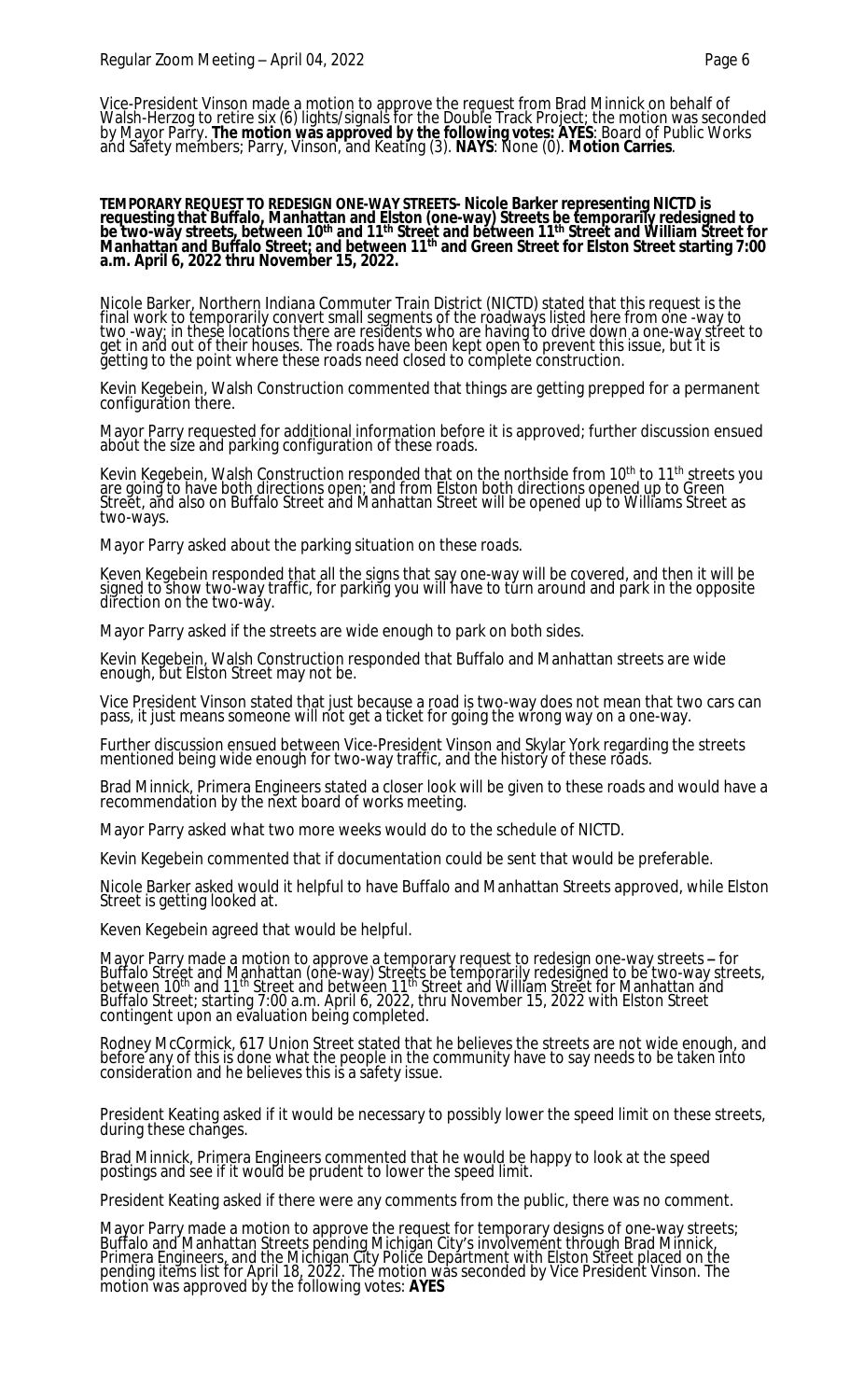: Board of Public Works and Safety members; Parry, Vinson, and Keating (3). **NAYS**: None (0). **Motion Carries**.

#### **STREET CLOSURE REQUEST- Bruce Young, 529 Northbrook is requesting a street closure in front of his property at 529 Northbrook for installation of a sanitary tap and sewer line to his property starting April 18th thru April 19th, 2022 (Parkman excavating is doing the project).**

Bruce Young, Bruce Built Construction, the General Contractor of the project also representing Parkman Excavating stated that the entire road did not have to be closed, the hook-up for the sewer line is just a little north of the property where they must cut into the road, they will have a flagger and barricades for public safety.

Sergeant Steve Forker, M.C.P.D. stated the Captain Loniewski recommended approval, pending the flagger and proper signage was in place.

Corporate Counsel, Amber Lapaich-Stalbrink commented that the Certificate of Insurance for Parkman Excavating and Bruce Built Construction needs to be amended, to match the sample provided by the underwriter.

Bruce Young stated that an updated certificate of insurance would be provided prior to the work being done.

President Keating asked if there were any comments from the public, there was no response.

Mayor Parry made a motion to approve the street closure at 529 Northbrook for installation of a sanitary tap and sewer line starting April 18<sup>th</sup> thru April 19<sup>th</sup>, 2022 (Parkman excavating is doing the project); pending certificates of insurance and all the safety activities; like a flagger are in place to ensure the neighbors can access their properties safely. This motion was seconded by Vice-President Vinson. The motion was approved by the following votes**: AYES**: Board of Public Works and Safety members; Parry, Vinson, and Keating (3). **NAYS**: None (0). **Motion Carries**.

| PAYROLL DOCKET | March 25, 2022                        |              |  |
|----------------|---------------------------------------|--------------|--|
|                | <b>City Payroll</b>                   | \$605,956.71 |  |
|                | April 01, 2022<br><b>City Pension</b> | \$211,571.27 |  |

Vice President Vinson make a motion to approve the city payroll dockets for March 25, 2022 and the city pension for April 1, 2022. The motion was seconded by Mayor Parry. The motion was approved by the following votes: **AYES**: Board of Public Works and Safety members; Parry, Vinson, and Keating (3). **NAYS**: None (0). **Motion Carries**.

CLAIMS DOCKET April 04, 2022

**MUNICIPAL \$ 873,514.55**

**CDBG \$ 0.00**

**HEALTH & LIFE INS. FUND \$ 290,055.40**

 **WORKERS COMP TRUST \$ 10,850.00**

 **Total Claims - \$ 1,174,419.95**

Vice President Vinson made a motion to approve the claims docket for April 04, 2022. The motion was seconded by Mayor Parry. The motion was approved by the following votes: **AYES**: Board of Public Works and Safety members; Parry, Vinson, and Keating (3). **NAYS**: None (0). **Motion Carries**.

# **UNFINISHED BUSINESS**

**President Keating stated the first item on the pending items/unfinished business list is Carrie McGinty, 225 Charles Street, request to purchase city owned property located behind their property at 932 W. 6th Street.**

Corporate Counsel, Amber Lapaich-Stalbrink responded that she is attempting to get all the paperwork out to all the adjacent neighbors, and Sue Downs, City Inspector is helping to get the full legal description. The last deed from the county only had the parcel number, not the full legal description.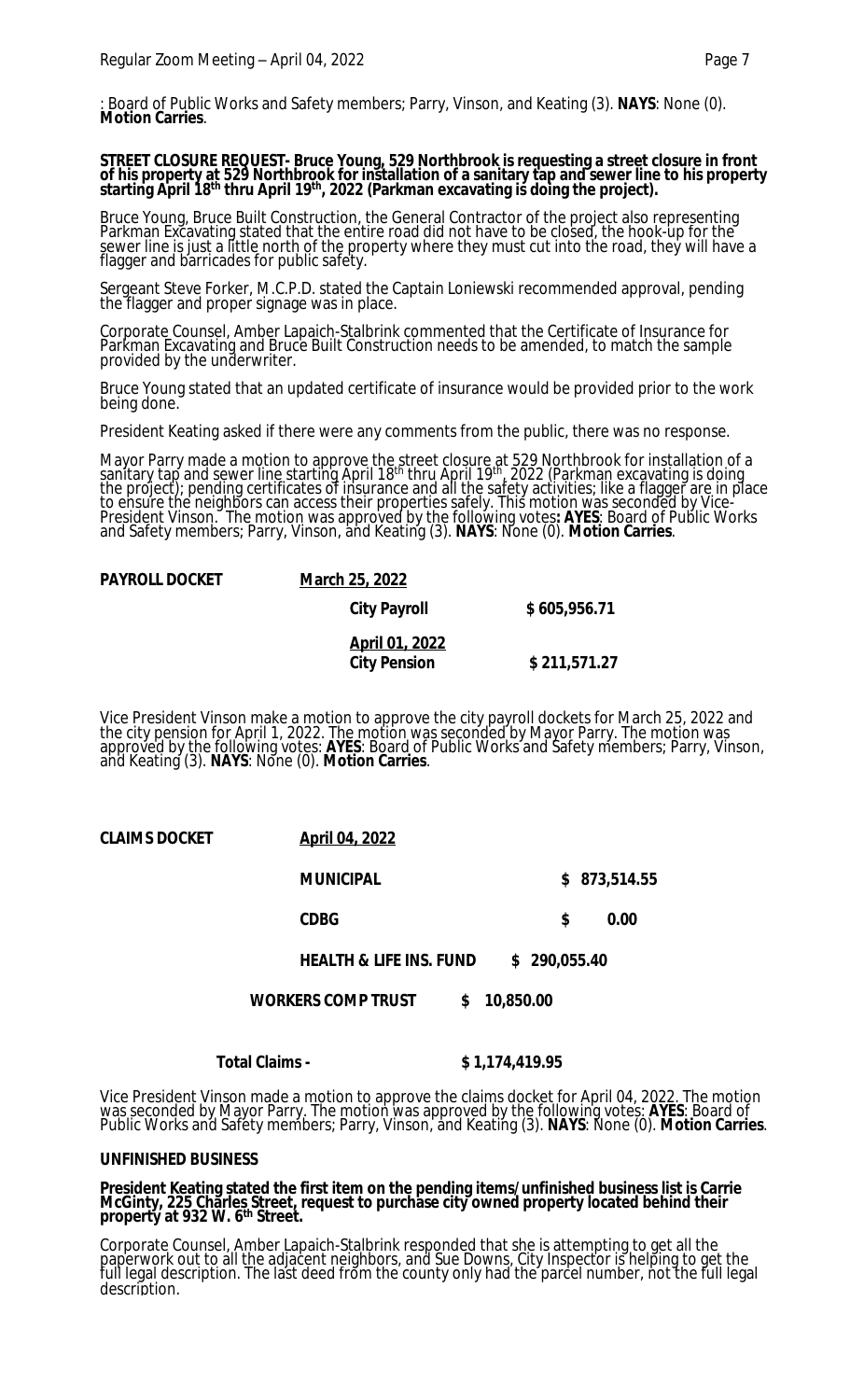President Keating stated that this matter of the request to purchase city owned property will remain on the pending items list.

#### **President Keating stated the next item on the pending items/unfinished business is Mason Reffett, Northwest Indiana Lawn Care, doing business as Weedman Lawncare and obtaining the proper certificate of insurance.**

Corporate Counsel, Amber Lapaich-Stalbrink responded that she was just handed the paperwork when she arrived and did not have time to review it with the insurance company asking the Board to table this matter for further review.

President Keating stated that this matter will be tabled till the next board of work meeting.

# **President Keating stated the next item on the pending items/unfinished business is Ernie Hollihan, 302 Gladys Street regarding a traffic issue at Tall Timbers.**

President Keating asked if these issues had been addressed.

Sergeant Steve Forker, M.C.P.D. stated that everything has been completed.

Mayor Parry made a motion to close this motion to remove this matter from the pending items list; seconded by Vice President Vinson. The motion was approved by the following votes: **AYES**: Board of Public Works and Safety members; Parry, Vinson, and Keating (3). **NAYS**: None (0). **Motion Carries**.

# **President Keating stated the next item up on the pending items/ unfinished business was Councilman Don Przybylinski's concern regarding the traffic islands by Blue Chip Casino.**

President Keating stated that Jeff Wright, former City Engineer was to contact INDOT regarding this matter to find out when they were going to achieve this; is there anyone present that can` address this matter.

Mayor Parry stated it should stay on pending items.

#### **President Keating stated the next item up on the pending items/unfinished business was Councilman Don Przybylinski's concerning traffic on Franklin Street in the Arts District going the wrong way.**

Shong Smith, Director M.C. Central Services, responded that all signage has been completed as far as they are able to go following manual and trafficking control devices.

Mayor Parry made a motion to remove this from the pending items list, seconded by Vice President Vinson. The motion was approved by the following votes: **AYES**: Board of Public Works and Safety members; Parry, Vinson, and Keating (3). **NAYS**: None (0). **Motion Carries**.

#### **President Keating stated the next item up on the pending items/unfinished business was Aurturo Pozos, Michigan City Mainstreet Association requesting approval for First Friday Art Walk Summer Series requesting to use RDC's (Redevelopment Commission) lot located on the northeast corner of 7th and Franklin Streets.**

President Keating asked if the updated Certificate of Insurance has been received.

Gale Neulieb, City Clerk stated that it was not received, but would be coming in this week.

Amber Lapaich-Stalbrink, Corporate Counsel responded that if the Redevelopment Commission has approved the use of the lot, then she was okay with the Board approving the motion, subject to receipt of the certificate of insurance.

Skyler York, Director of Planning commented that he would check and see at the meeting on April 11, 2022 and if it is approved the Redevelopment Commission will ask for the Certificate of Insurance.

Vice President Vinson made a motion to keep the request on the pending items list, until verification from the Redevelopment Commission and the certificate of insurance has been received, this was seconded by Mayor Parry. The motion was approved by the following votes**: AYES**: Board of Public Works and Safety members; Parry, Vinson, and Keating (3). **NAYS**: None (0). **Motion Carries**.

**President Keating stated the next item up on the pending items/unfinished business was Brealon Harvey, Social Que BBQ and Catering mobile food truck location at 621 Franklin Street request conditioned on the Board receiving the dates and hour of operation at 621 Franklin Street and upon removal of the truck at the close of each business day.** 

Mayor Parry commented that he believes Brealon Harvey, Social Que BBQ and Catering has changed his direction because of the food truck is not set up at that location.

Corporate Counsel, Amber Lapaich-Stalbrink stated the board could ask what Brealon Harvey's intentions are and if he is still going to keep this location, and if so to please update the dates and hours.